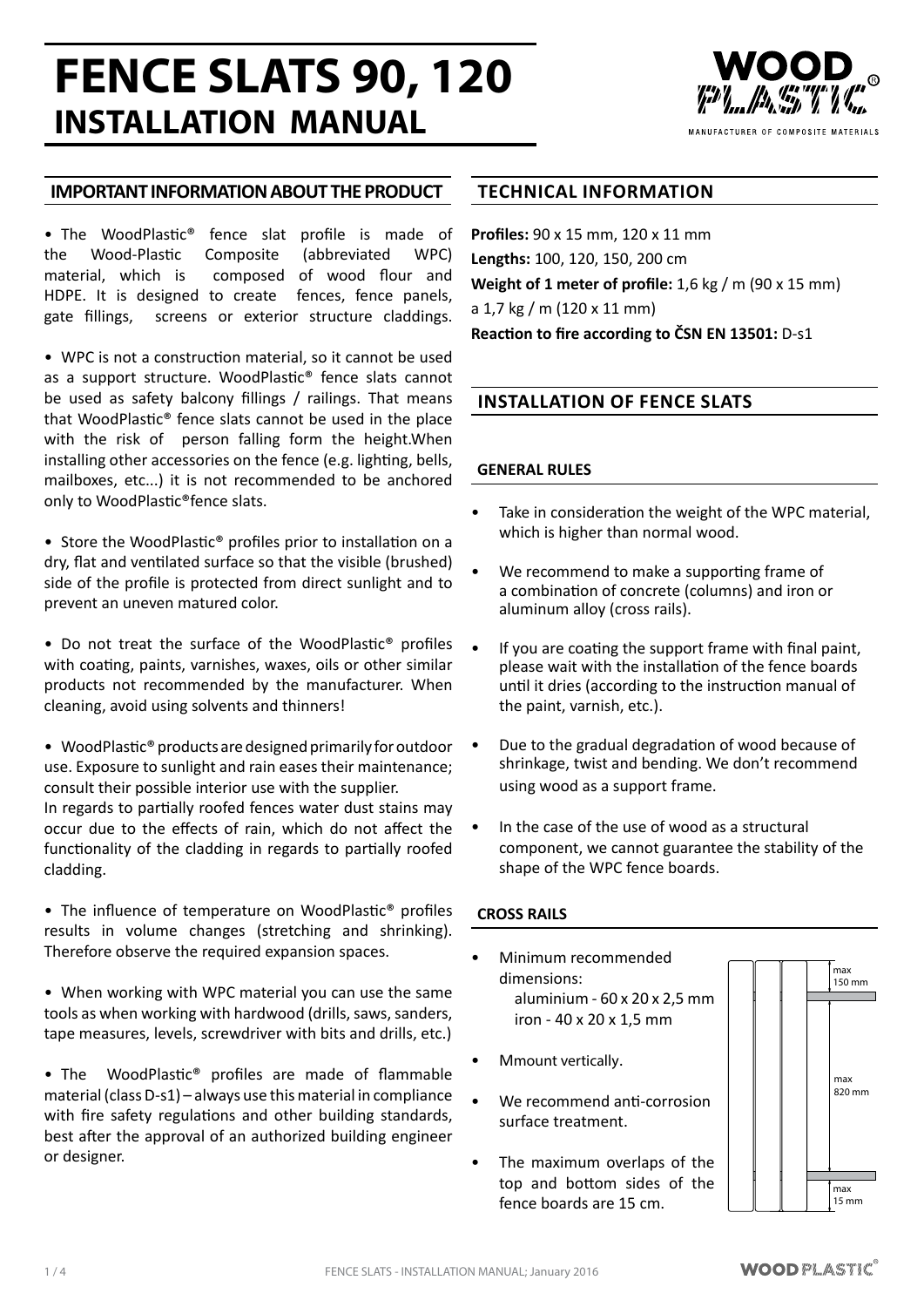#### **FENCE BOARD INSTALLATION**

- Use 3,5 mm stainless steel screws, choose the length according to the used cross rails.
- Predrill the hole for the screw with the drill with 1 mm wider diamater. In the cross rail follow the instruction of their manufacturer.
- Fix the screws at minimal distance 16mm from the edge of the board



#### **OPTIONS OF MOUNTING THE FENCE BOARDS**

#### **Option A**



**Option B**



Mount the fence boards to the cross rails alternately from both sides of the fence. The spacing between them choose according to your desired transparency, they may also overlap.

#### **THE MOST COMMON FAULTS IN THE INSTALLATION OF CROSS RAILS, WHICH LEADS TO DEFLECTION OF THE FENCE BOARDS**

- Deflection of the cross rails (A) from the vertical axis of the posts (B).
- Various distance of the cross rails (A) from the posts (B).

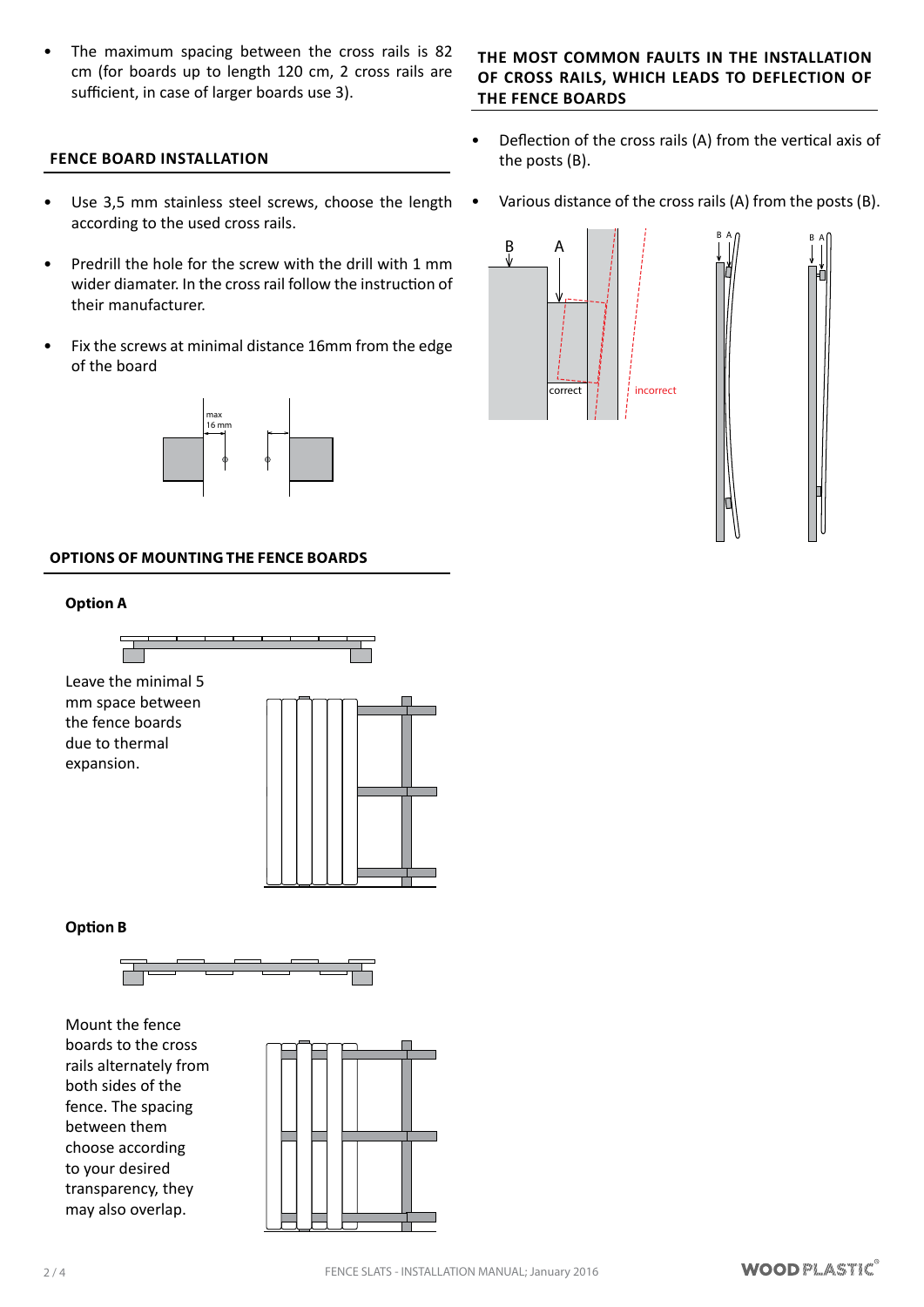# **MAINTENANCE OF WOODPLASTIC® FENCE SLATS**

#### **Maintenance right after the installation**

• Right after the installation rinse the cladding with fresh water, you can use the high pressure cleaner (max. 80 bars, spray from a constant distance of 40 cm and do not use rotating nozzle). It is important get all dust from the cladding to significantly reduce effect of water-dust spots (see Properties of the Material).

#### **Preventive precautions**

• We recommend washing the decking once a year (in spring) with soapy water. Use a hard brush (brush the boards gently in the longitudinal direction) followed by rinsing the entire surface of the decking with a stream of clean water (you can also use the pressure washer).

#### **Removing the dirt and stains**

• Avoid using aggressive cleaners, solvents and thinners. Do not paint Woodplastic<sup>®</sup> products with stains, paint, wax, oil or varnish, unless they manufacturer's approval.

| Type of dirt      | The cause and reason                                                                                                                                                        | The method of removal                                                                                                                                                                          |
|-------------------|-----------------------------------------------------------------------------------------------------------------------------------------------------------------------------|------------------------------------------------------------------------------------------------------------------------------------------------------------------------------------------------|
| Normal dirt       | Dust and ash in the air, mold, pollen,<br>etc.                                                                                                                              | Use common household cleaners (or special product for WPC<br>products) with scrub brush or pressure washer and after rinse.                                                                    |
| Water-dust spots  | Slow evaporating water keeps dust or<br>pollen on the surface of the cladding<br>mostly in the partially covered areas<br>(like around and underthe roof,<br>windows, etc.) | Rinse with clean water then use common household cleaners.<br>Srub and brush lengthwise and rinse again. These areas need to be<br>cleaned on a regular basis to avoid staining.               |
| Surface scratches | Movement of the furniture, rocks, etc.                                                                                                                                      | Clean the surface with scrub brush lengthwise and rinse. If the<br>scratches are visible you can use very light grade sandpaper sponge<br>to gently remove the scratches lengthwise and rinse. |

# **SAFETY INSTRUCTIONS**

• As when dealing with any other building material, observe all safety measures and all relevant legislation. When handling WoodPlastic® fence slats maintain caution due to their greater weight and greater length. If this installation manual does not match applicable legislation or other regulation in any particulars, we consider the applicable legislation and regulations as prevailing over this manual. When cutting the WoodPlastic® fence slats it is necessary to use protective equipment. For more detailed information on health safety please refer to the Material Safety Data Sheet on our website.

## **PROPERTIES OF THE MATERIAL**

• Maturation of the wood component – during the first weeks or months after installation, depending on the intensity of sunlight and the season, there is a maturation of color (a yellow tinge). It is a maturation of the wood components in WPC (wood-plastic composite material is a blend of 60% wood and 40% of HDPE). This process over time, with exposure to sunlight and rain will return to the original shade.

• Water dust spots - are caused by slow evaporation of the water and dust or pollen stays on the surface of the decking mostly in the partially sheltered areas(like around and under patio furniture, planters, eaves, etc.). These areas need to be

cleaned on a regular basis to avoid staining.

• Under some specific weather conditions the Woodplastic<sup>®</sup> decking may accumulate static electricity. This is a common physical phenomenon, and therefore there is no reason for concern.